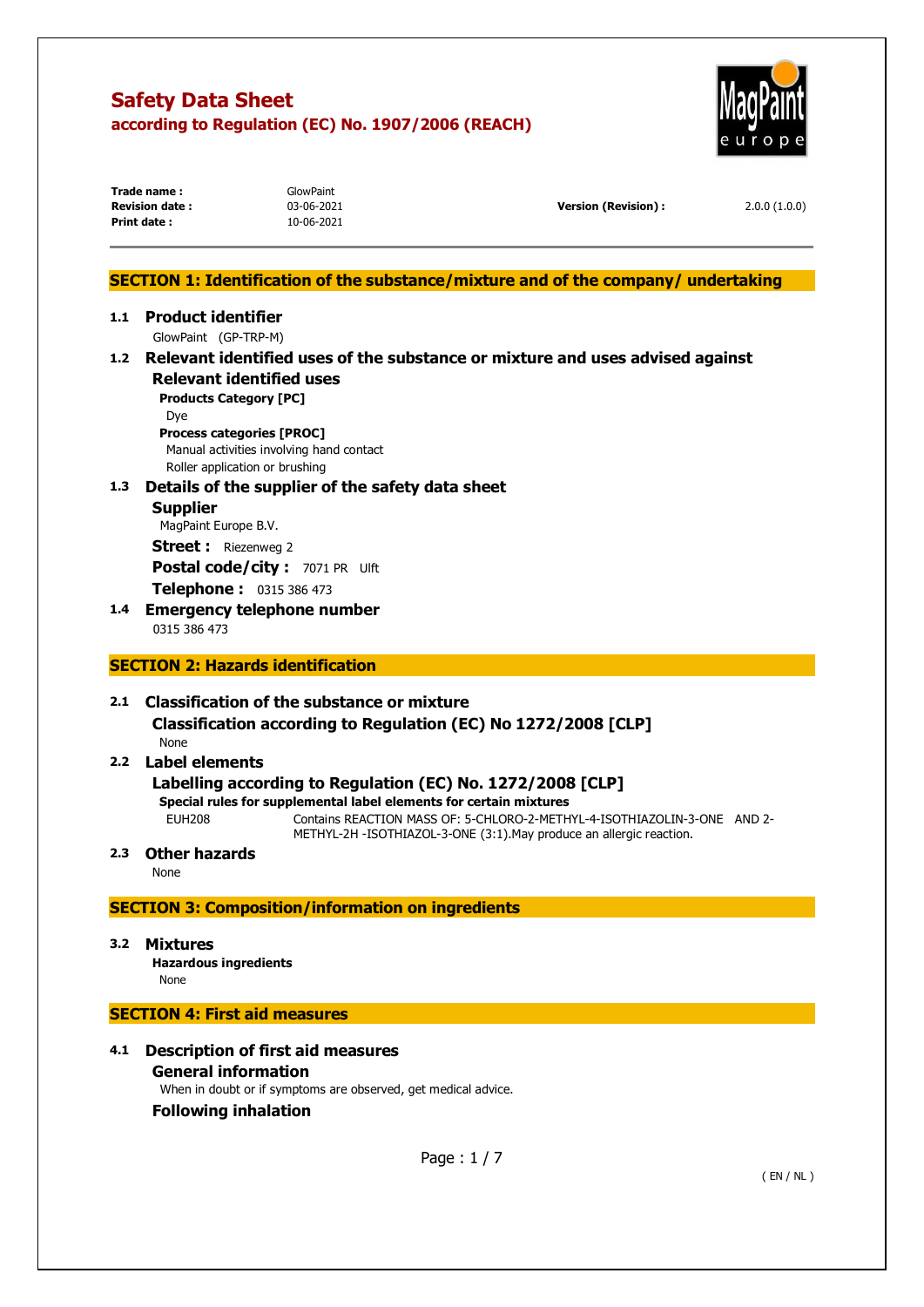

| Trade name:           | GlowPaint  |                      |              |
|-----------------------|------------|----------------------|--------------|
| <b>Revision date:</b> | 03-06-2021 | Version (Revision) : | 2.0.0(1.0.0) |
| Print date :          | 10-06-2021 |                      |              |

Remove casualty to fresh air and keep warm and at rest. In case of respiratory tract irritation, consult a physician.

#### **In case of skin contact**

Remove mechanically (e.g. dab away using wadding or cellulose material) then thoroughly wash the affected skin with a mild cleansing agent and water. In case of skin irritation, consult a physician.

#### **After eye contact**

In case of contact with eyes flush immediately with plenty of flowing water for 10 to 15 minutes holding eyelids apart and consult an ophthalmologist.

#### **After ingestion**

Rinse mouth thoroughly with water. Do NOT induce vomiting.

- **4.2 Most important symptoms and effects, both acute and delayed**  No information available.
- **4.3 Indication of any immediate medical attention and special treatment needed**  None

# **SECTION 5: Firefighting measures**

#### **5.1 Extinguishing media**

- Water Foam Extinguishing powder Carbon dioxide (CO2)
- **5.2 Special hazards arising from the substance or mixture**  In case of fire may be liberated: Carbon monoxide Carbon dioxide (CO2)
- **5.3 Advice for firefighters**  In case of fire: Wear self-contained breathing apparatus.

# **5.4 Additional information**

Do not inhale explosion and combustion gases. Do not allow run-off from fire-fighting to enter drains or water courses. Remove heat to avoid pressure rise.

# **SECTION 6: Accidental release measures**

- **6.1 Personal precautions, protective equipment and emergency procedures** 
	- Wear personal protection equipment (refer to section 8).
- **6.2 Environmental precautions**  Do not allow to enter into surface water or drains. Consult the appropriate authorities about waste disposal.
- **6.3 Methods and material for containment and cleaning up**  Absorb with liquid-binding material (e.g. sand, diatomaceous earth, acid- or universal binding agents). Clear spills immediately.

## **6.4 Reference to other sections**  SECTION 8: Exposure controls/personal protection Disposal: see section 13

## **SECTION 7: Handling and storage**

# **7.1 Precautions for safe handling Protective measures**

Wear personal protection equipment (refer to section 8). Keep the packing dry and well sealed to prevent contamination and absorbtion of humidity.

**7.2 Conditions for safe storage, including any incompatibilities Technical measures and storage conditions** 

Page : 2 / 7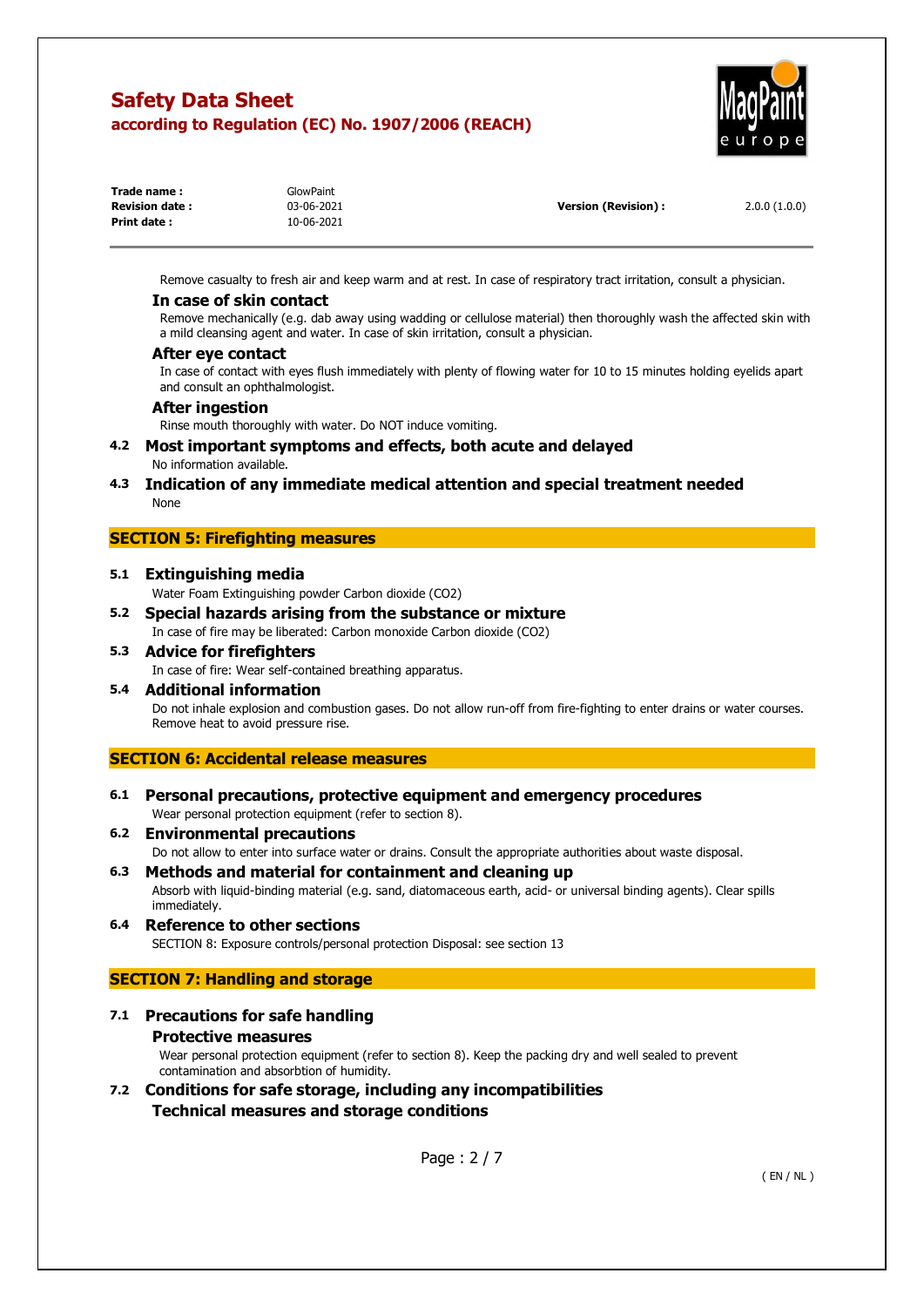

| Trade name:           | GlowPaint  |                      |              |
|-----------------------|------------|----------------------|--------------|
| <b>Revision date:</b> | 03-06-2021 | Version (Revision) : | 2.0.0(1.0.0) |
| Print date:           | 10-06-2021 |                      |              |

Keep/Store only in original container. Ensure adequate ventilation of the storage area. Recommended storage temperature Keep away from UV-radiation/sunlight Avoid: Frostbite

# **7.3 Specific end use(s)**

## **Recommendation**

Observe instructions for use.

# **SECTION 8: Exposure controls/personal protection**

## **8.1 Control parameters**

None

# **8.2 Exposure controls**

## **Appropriate engineering controls**

Technical measures and the application of suitable work processes have priority over personal protection equipment.

## **Personal protection equipment**

Eye glasses with side protection DIN EN 166

# **Skin protection**

#### **Hand protection**

Breakthrough time (maximum wearing time) Thickness of the glove material Suitable material NBR (Nitrile rubber) **By short-term hand contact** : In the case of wanting to use the gloves again, clean them before taking off and air them well.

**Suitable material** : NBR (Nitrile rubber)

# **SECTION 9: Physical and chemical properties**

## **9.1 Information on basic physical and chemical properties**

Odour characteristic Odour threshold No data available

| Appearance:                                 | Liguid    |            |                   |                   |              |
|---------------------------------------------|-----------|------------|-------------------|-------------------|--------------|
| Colour :                                    | whitish   |            |                   |                   |              |
| <b>PCN Colour:</b>                          | white     |            |                   |                   |              |
| Odour:                                      | odourless |            |                   |                   |              |
| <b>Safety characteristics</b>               |           |            |                   |                   |              |
| Freezing point:                             |           | (1013 hPa) | not determined    |                   |              |
| Initial boiling point and boiling<br>range: |           | (1013 hPa) | not determined    |                   |              |
| Decomposition temperature :                 |           | (1013 hPa) | not determined    |                   |              |
| Flash point:                                |           |            | not relevant      |                   |              |
| Auto-ignition temperature :                 |           |            | not relevant      |                   |              |
| Lower explosion limit :                     |           |            | not relevant      |                   |              |
| <b>Upper explosion limit:</b>               |           |            | not relevant      |                   |              |
| Vapour pressure:                            |           | (50 °C)    | not determined    |                   |              |
| Density:                                    |           | (20 °C)    | 1,2               | g/cm <sup>3</sup> |              |
| Solvent separation test:                    |           | (20 °C)    | not determined    |                   |              |
| <b>Water solubility:</b>                    |           | (20 °C )   | not determined    |                   |              |
| pH:                                         |           |            | $8 - 9$           |                   |              |
| $log P O/W$ :                               |           |            | not determined    |                   |              |
| Flow time:                                  |           | (20 °C)    | not determined    |                   | DIN-cup 4 mm |
| <b>Viscosity:</b>                           |           | (20 °C )   | No data available |                   |              |
| Odour threshold:                            |           |            | not determined    |                   |              |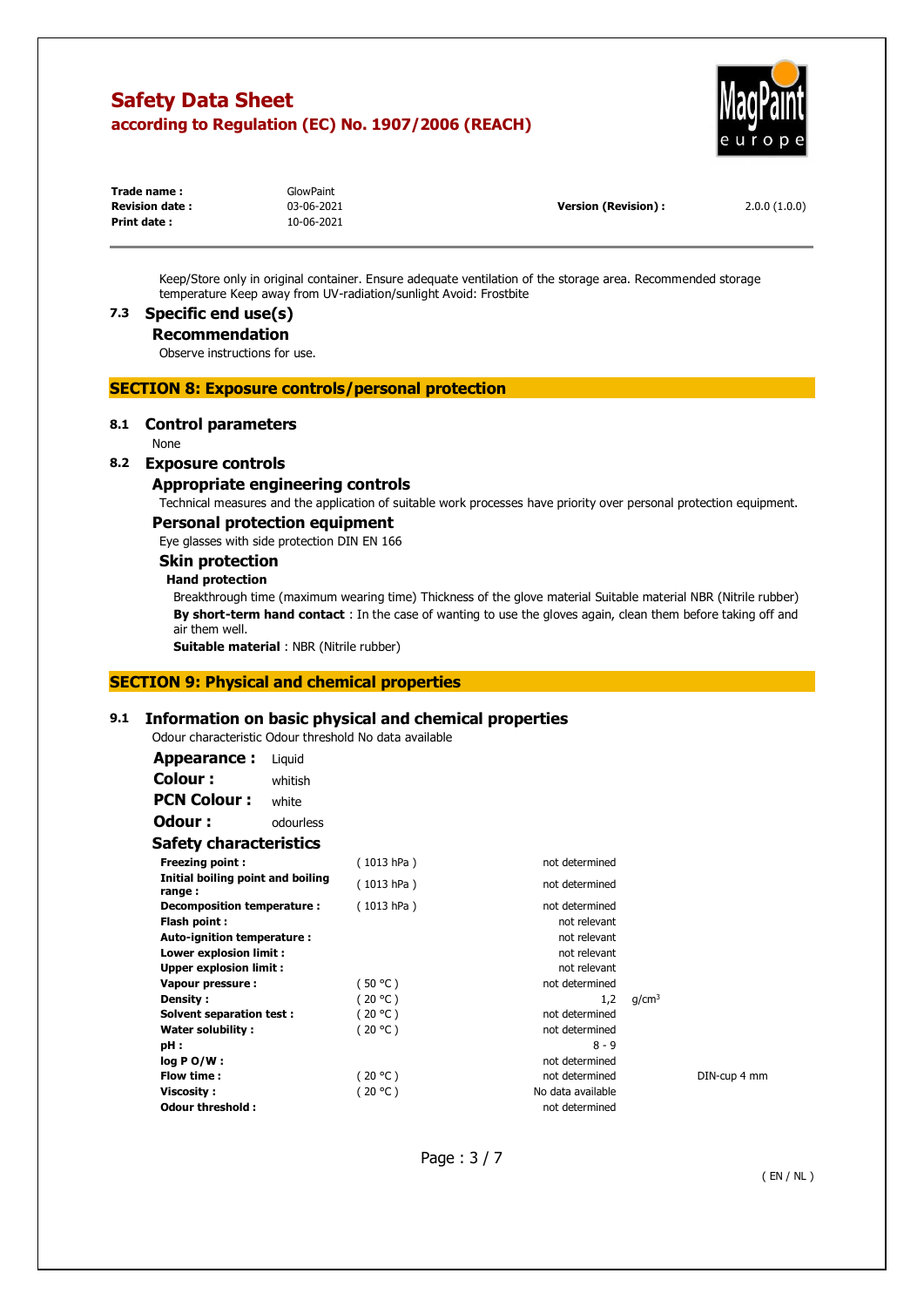

| Trade name:<br><b>Revision date:</b><br>Print date : | GlowPaint<br>03-06-2021<br>10-06-2021 | Version (Revision) : | 2.0.0(1.0.0) |
|------------------------------------------------------|---------------------------------------|----------------------|--------------|
|                                                      |                                       |                      |              |

**Evaporation rate : not determined Oxidising liquids :** Not relevant. **Explosive properties :** Not relevant.

# **9.2 Other information**

None

# **SECTION 10: Stability and reactivity**

# **10.1 Reactivity**

This material is considered to be non-reactive under normal use conditions.

#### **10.2 Chemical stability**

The mixture is chemically stable under recommended conditions of storage, use and temperature.

## **10.3 Possibility of hazardous reactions**  No known hazardous reactions.

**10.4 Conditions to avoid**  No data available

**10.5 Incompatible materials**  No data available

# **10.6 Hazardous decomposition products**

No known hazardous decomposition products.

# **SECTION 11: Toxicological information**

# **11.1 Information on toxicological effects**

# **Respiratory or skin sensitisation**

May cause an allergic skin reaction.

**CMR effects (carcinogenicity, mutagenicity and toxicity for reproduction)** 

The ingredients in this mixture do not meet the criteria for classification as CMR category 1A or 1B according to CLP.

# **11.2 Toxicokinetics, metabolism and distribution**

No data available

# **11.4 Other adverse effects**

There are no data available on the preparation/mixture itself.

# **SECTION 12: Ecological information**

## **12.1 Toxicity**

No information available.

**12.2 Persistence and degradability** 

The single components are biodegradable.

# **12.3 Bioaccumulative potential**

Mixture not tested.

**12.4 Mobility in soil**  No data available

## **12.5 Results of PBT and vPvB assessment**

The substances in the mixture do not meet the PBT/vPvB criteria according to REACH, annex XIII.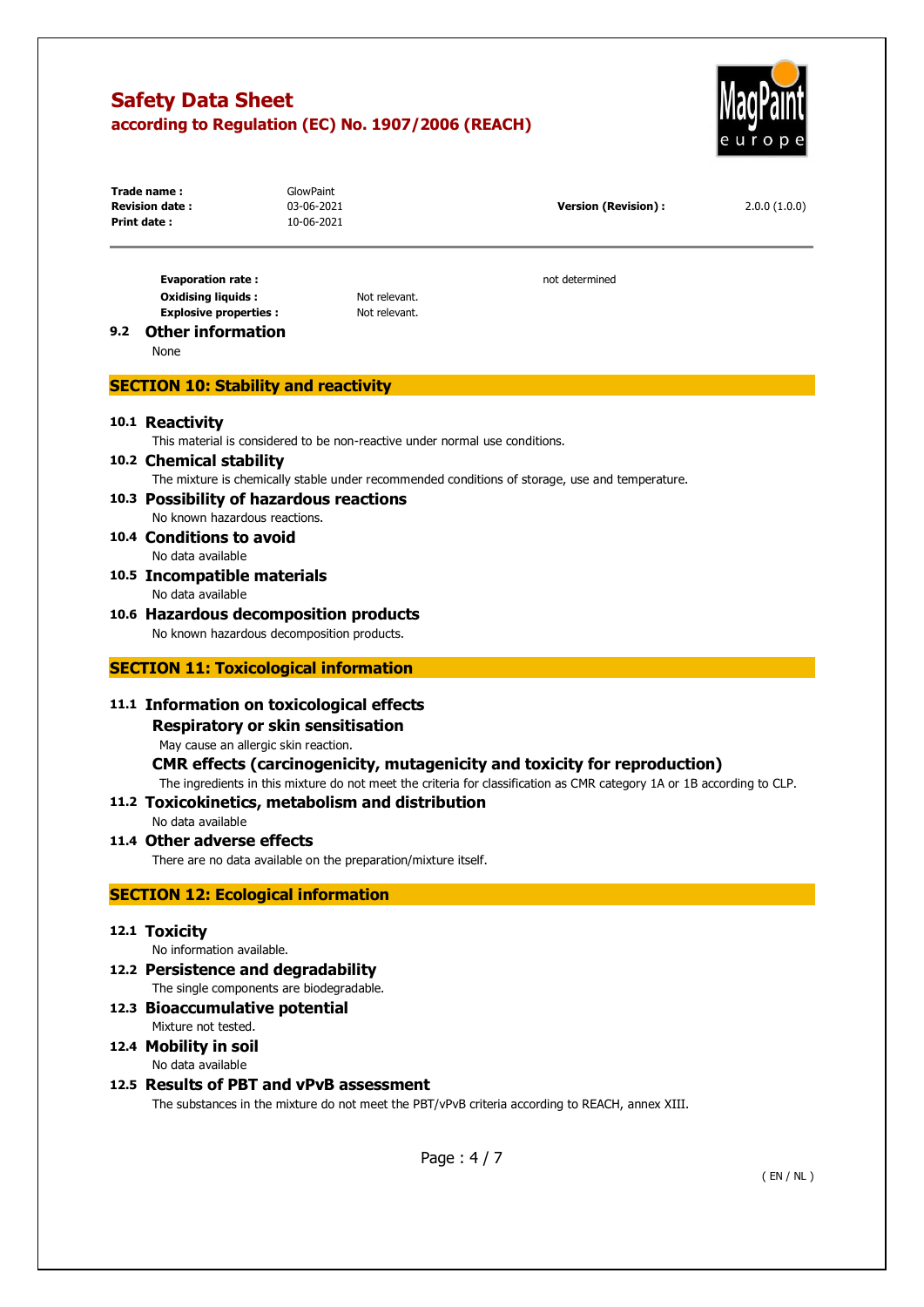

| Trade name:           | GlowPaint  |                      |              |
|-----------------------|------------|----------------------|--------------|
| <b>Revision date:</b> | 03-06-2021 | Version (Revision) : | 2.0.0(1.0.0) |
| Print date:           | 10-06-2021 |                      |              |

The substances in the mixture do not meet the PBT/vPvB criteria according to REACH, annex XIII.

#### **12.6 Other adverse effects**

No information available.

## **SECTION 13: Disposal considerations**

#### **13.1 Waste treatment methods**

The allocation of waste identity numbers/waste descriptions must be carried out according to the EEC, specific to the industry and process. Dispose according to legislation.

## **SECTION 14: Transport information**

## **14.1 UN number**

No dangerous good in sense of these transport regulations.

# **14.2 UN proper shipping name**

No dangerous good in sense of these transport regulations.

**14.3 Transport hazard class(es)** 

No dangerous good in sense of these transport regulations.

# **14.4 Packing group**

No dangerous good in sense of these transport regulations.

- **14.5 Environmental hazards**  No dangerous good in sense of these transport regulations.
- **14.6 Special precautions for user**  None

# **SECTION 15: Regulatory information**

# **15.1 Safety, health and environmental regulations/legislation specific for the substance or mixture**

None

## **15.2 Chemical safety assessment**

No information available.

## **SECTION 16: Other information**

# **16.1 Indication of changes**

02. Label elements · 02. Labelling according to Regulation (EC) No. 1272/2008 [CLP]

## **16.2 Abbreviations and acronyms**

a.i. = Active ingredient

- ACGIH = American Conference of Governmental Industrial Hygienists (US)
- ADR = European Agreement concerning the International Carriage of Dangerous Goods by Road
- AFFF = Aqueous Film Forming Foam
- AISE = International Association for Soaps, Detergents and Maintenance Products (joint project of AISE and CEFIC) AOAC = AOAC International (formerly Association of Official Analytical Chemists)

aq. = Aqueous

- ASTM = American Society of Testing and Materials (US)
- $atm = Atmosphere(s)$
- B.V. = Beperkt Vennootschap (Limited)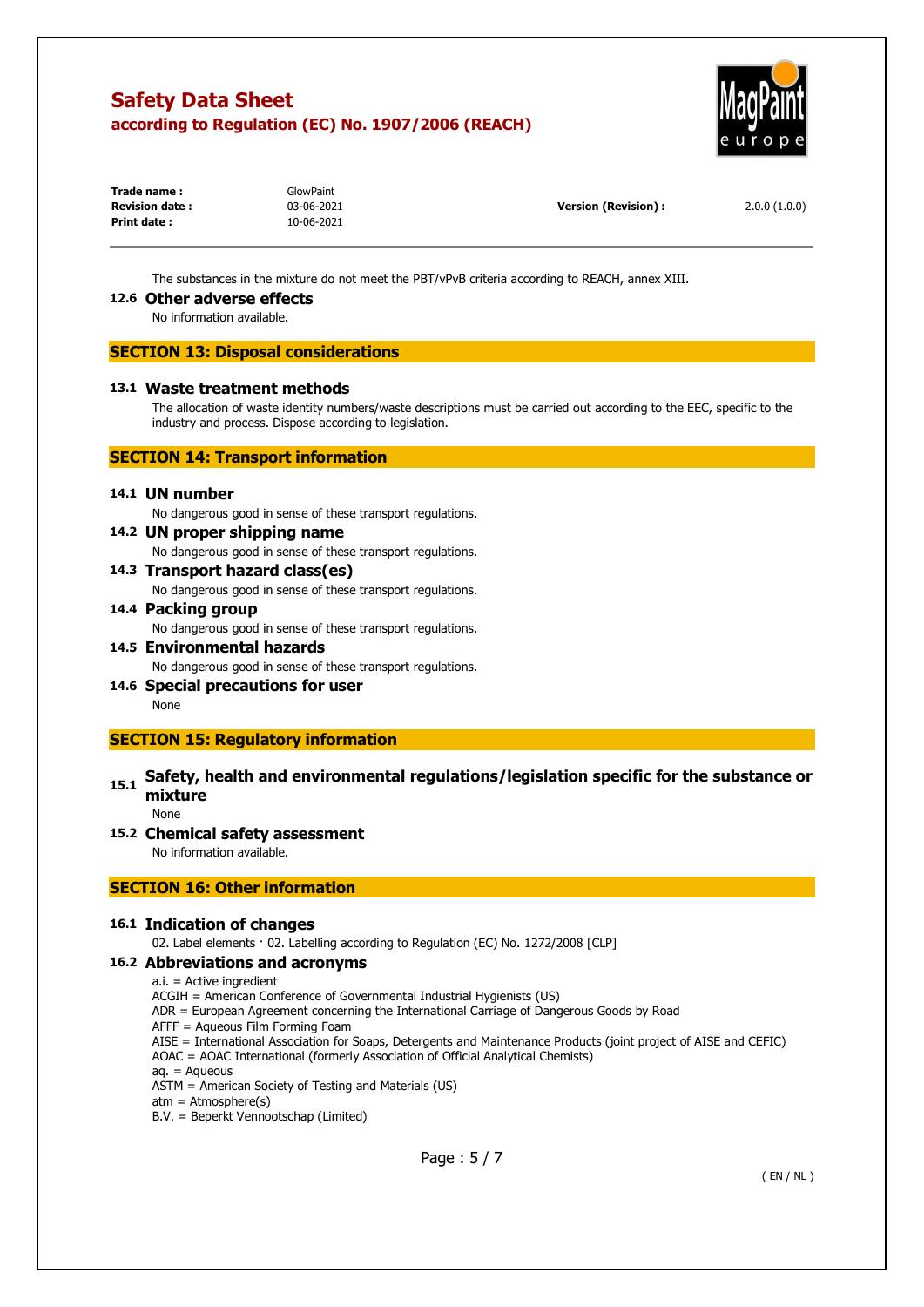**Trade name :** GlowPaint



| <b>Revision date:</b>  | 03-06-2021                                                                                                                                                     | <b>Version (Revision):</b>                                                                                         | 2.0.0(1.0.0) |
|------------------------|----------------------------------------------------------------------------------------------------------------------------------------------------------------|--------------------------------------------------------------------------------------------------------------------|--------------|
| Print date:            | 10-06-2021                                                                                                                                                     |                                                                                                                    |              |
|                        | $BCF = Bioconcentration Factor$                                                                                                                                |                                                                                                                    |              |
|                        | $bp =$ Boiling point at stated pressure                                                                                                                        |                                                                                                                    |              |
| $bw = Body weight$     |                                                                                                                                                                |                                                                                                                    |              |
| $ca = (Circa)$ about   |                                                                                                                                                                |                                                                                                                    |              |
|                        | CAS No = Chemical Abstracts Service Number (see ACS - American Chemical Society)                                                                               |                                                                                                                    |              |
|                        | CEFIC = European Chemical Industry Council (established 1972)                                                                                                  |                                                                                                                    |              |
|                        | CIPAC = Collaborative International Pesticides Analytical Council                                                                                              |                                                                                                                    |              |
|                        |                                                                                                                                                                | CLP = REGULATION (EC) No 1272/2008 on classification, labelling and packaging of substances and mixtures.          |              |
| $Conc = Concentration$ |                                                                                                                                                                |                                                                                                                    |              |
| $cP = CentiPoise$      |                                                                                                                                                                |                                                                                                                    |              |
| $cSt = Centistokes$    |                                                                                                                                                                |                                                                                                                    |              |
| $d = Day(s)$           |                                                                                                                                                                |                                                                                                                    |              |
|                        | DIN = Deutsches Institut für Normung e.V.                                                                                                                      |                                                                                                                    |              |
|                        | DNEL = Derived No-Effect Level                                                                                                                                 |                                                                                                                    |              |
|                        | $DT50 = Time$ for 50% loss; half-life                                                                                                                          |                                                                                                                    |              |
|                        | $EbC50$ = Median effective concentration (biomass, e.g. of algae)                                                                                              |                                                                                                                    |              |
|                        | EC = European Community; European Commission                                                                                                                   |                                                                                                                    |              |
|                        | EC50 = Median effective concentration                                                                                                                          |                                                                                                                    |              |
|                        |                                                                                                                                                                | EINECS = European Inventory of Existing Commercial Chemical Substances (EU, outdated, now replaced by EC           |              |
| Number)                |                                                                                                                                                                |                                                                                                                    |              |
|                        | ELINCS = European List of Notified (New) Chemicals (see Tab 7, Background - Guide)<br>$E r C 50$ = Median effective concentration (growth rate, e.g. of algae) |                                                                                                                    |              |
| $EU = European Union$  |                                                                                                                                                                |                                                                                                                    |              |
|                        | EWC = European Waste Catalogue                                                                                                                                 |                                                                                                                    |              |
|                        | FAO = Food and Agriculture Organization (United Nations)                                                                                                       |                                                                                                                    |              |
|                        |                                                                                                                                                                | GIFAP = Groupement International des Associations Nationales de Fabricants de Produits Agrochimiques (now CropLife |              |
| International)         |                                                                                                                                                                |                                                                                                                    |              |
| $h =$ Hour(s)          |                                                                                                                                                                |                                                                                                                    |              |
|                        | $hPa = HectoPascal$ (unit of pressure)                                                                                                                         |                                                                                                                    |              |
|                        | IARC = International Agency for Research on Cancer                                                                                                             |                                                                                                                    |              |
|                        | IATA = International Air Transport Association                                                                                                                 |                                                                                                                    |              |
|                        |                                                                                                                                                                |                                                                                                                    |              |

IC50 = Concentration that produces 50% inhibition IMDG Code = International Maritime Dangerous Goods Code

IMO = International Maritime Organization

ISO = International Organization for Standardization

IUCLID = International Uniform Chemical Information Database

IUPAC = International Union of Pure and Applied Chemistry

kg = Kilogram

Kow = Distribution coefficient between n-octanol and water

kPa = KiloPascal (unit of pressure)

LC50 = Concentration required to kill 50% of test organisms

LD50 = Dose required to kill 50% of test organisms

LEL = Lower Explosive Limit/Lower Explosion Limit

LOAEL = Lowest observed adverse effect level

mg = Milligram

 $min = Minute(s)$ 

ml = Milliliter

mmHg = Pressure equivalent to 1 mm of mercury (133.3 Pa)

mp = Melting point

MRL = Maximum Residue Limit

MSDS = Material Safety Data Sheet

n.o.s. = Not Otherwise Specified

NIOSH = National Institute for Occupational Safety and Health (US)

NOAEL = No Observed Adverse Effect Level

NOEC = No observed effect concentration

NOEL = No Observable Effect Level